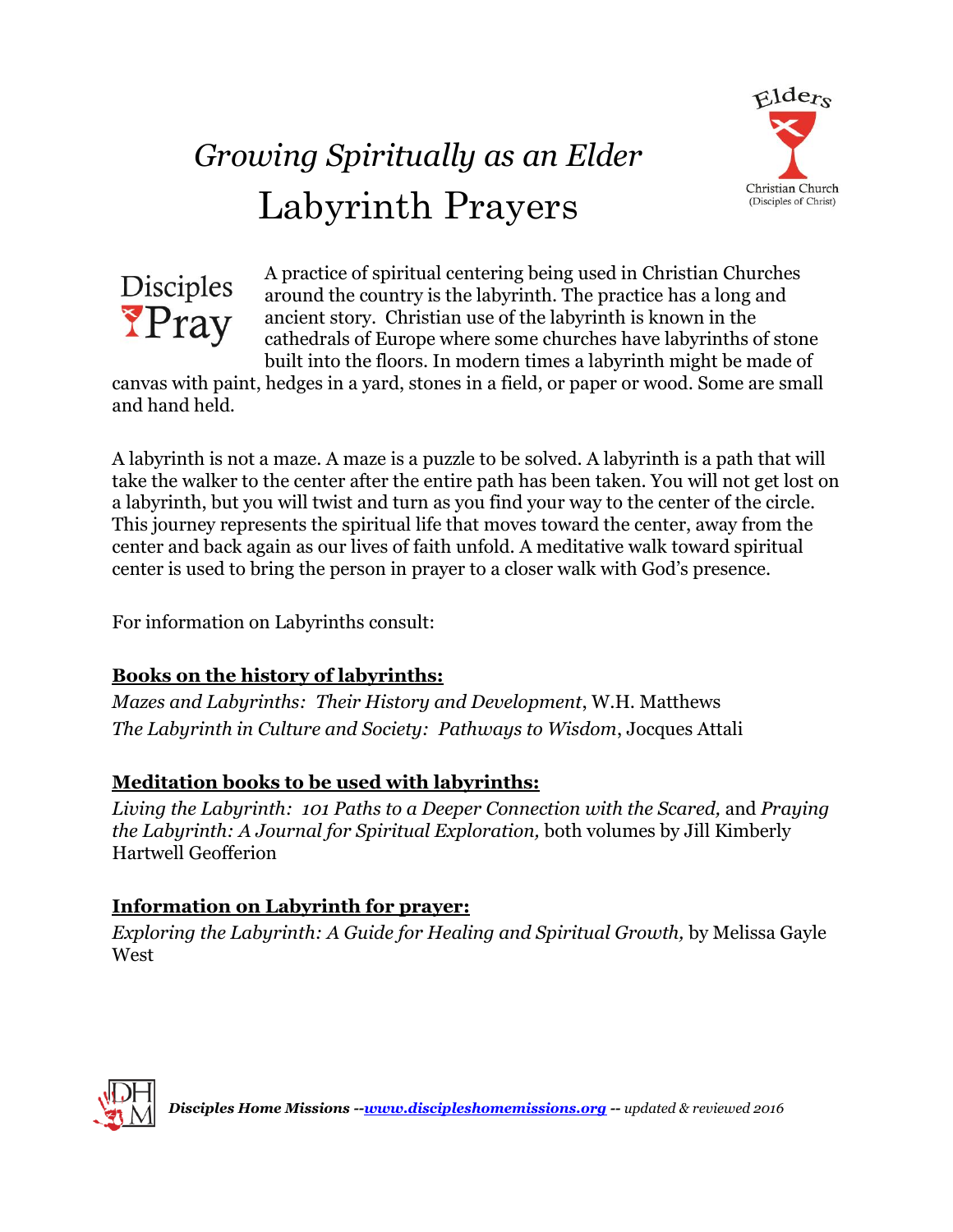## **Making or purchasing a Labyrinth**

You can use the designs included below and enlarge them and use them on paper or laminate them for multiple uses. You can trace it with your finger or invite persons in your group to put markers on the labyrinth indicating where they find themselves on their spiritual journey.

You can make a large copy and then use glitter glue or some other substance and trace the route of the labyrinth path and make a 3 dimensional copy of the pattern.

You can trace it onto a wooden board and glue a rope length onto the pattern to make a hand held version that is 3 dimensional and individual.

You can draw the design on a large concrete surface with chalk or mark the path in masking tape on a wooden or concrete floor. Many colors of tape are now available. You can also outline a labyrinth design on a large open place with rocks or other natural items.

A labyrinth that uses a sand tray and finger size labyrinth is available from Amazon.com and comes with a book by Lauren Artress. The title of the resource is Th*e Sand Labyrinth: Meditation at your Fingertips.*

Web links that teach about Labyrinths include:

[www.labyrinthsociety.com](http://www.labyrinthsociety.com/) [www.labyrinth-enterprises.com/](http://www.labyrinth-enterprises.com/) [www.ualberta.ca/~cbidwell/SITES/labways.htm](http://www.ualberta.ca/~cbidwell/SITES/labways.htm)